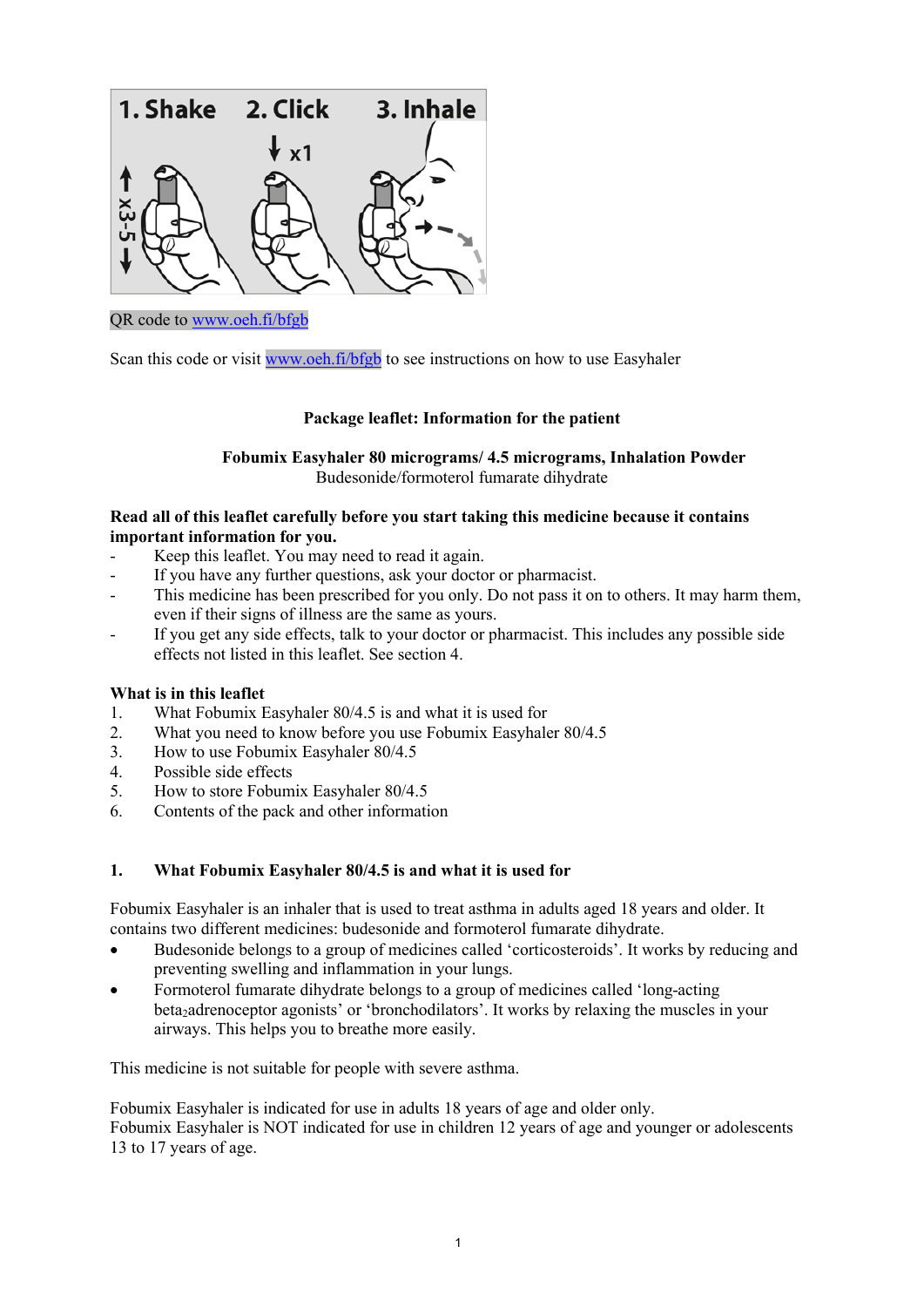## **2. What you need to know before you use Fobumix Easyhaler 80/4.5**

## **Do not use Fobumix Easyhaler 80/4.5:**

if you are allergic to budesonide, formoterol or to the other ingredient of this medicine (listed in section 6) which is lactose (which contains small amounts of milk protein).

## **Warnings and precautions**

Talk to your doctor or pharmacist before using Fobumix Easyhaler if you:

- are diabetic
- have a lung infection
- have high blood pressure or you have ever had a heart problem (including an uneven heart beat, a very fast pulse, narrowing of the arteries or heart failure)
- have problems with your thyroid or adrenal glands
- have low levels of potassium in your blood
- have severe liver problems.

Contact your doctor if you experience blurred vision or other visual disturbances.

Rinse your mouth after inhaling your dose in order to avoid fungal infection in the mouth.

#### **Children and adolescents**

This medicine should not be used in children or adolescents under the age of 18 years.

#### **Other medicines and Fobumix Easyhaler**

Tell your doctor or pharmacist if you are taking, have recently taken or might take any other medicines, including medicines obtained without a prescription.

Some medicines may increase the effects of Fobumix Easyhaler and your doctor may wish to monitor you carefully if you are taking these medicines (including some medicines for HIV: ritonavir, cobicistat).

In particular, tell your doctor or pharmacist if you are taking any of the following medicines:

- Beta-blocker medicines (such as atenolol or propranolol for high blood pressure), including eyedrops (such as timolol for glaucoma).
- Medicines for a fast or uneven heart beat (such as quinidine).
- Medicines like digoxin, often used to treat heart failure.
- Diuretics, also known as 'water tablets' (such as furosemide). These are used to treat high blood pressure.
- Steroid medicines that you take by mouth (such as prednisolone).
- Xanthine medicines (such as theophylline or aminophylline). These are often used to treat asthma.
- Other bronchodilators (such as salbutamol).
- Tricyclic anti-depressants (such as amitriptyline) and the anti-depressant nefazodone.
- Phenothiazine medicines (such as chlorpromazine and prochlorperazine).
- Medicines to treat infections (such as ketoconazole, itraconazole, voriconazole, posaconazole, clarithromycin and telithromycin).
- Medicines for Parkinson's disease (such as levo-dopa).
- Medicines for thyroid problems (such as levo-thyroxine).
- Monoamine Oxidase Inhibitors, also known as MAOIs (such as phenelzine).

If any of the above applies to you, or if you are not sure, talk to your doctor or pharmacist before using Fobumix Easyhaler.

Also tell your doctor or pharmacist if you are going to have a general anaesthetic for an operation or for dental work.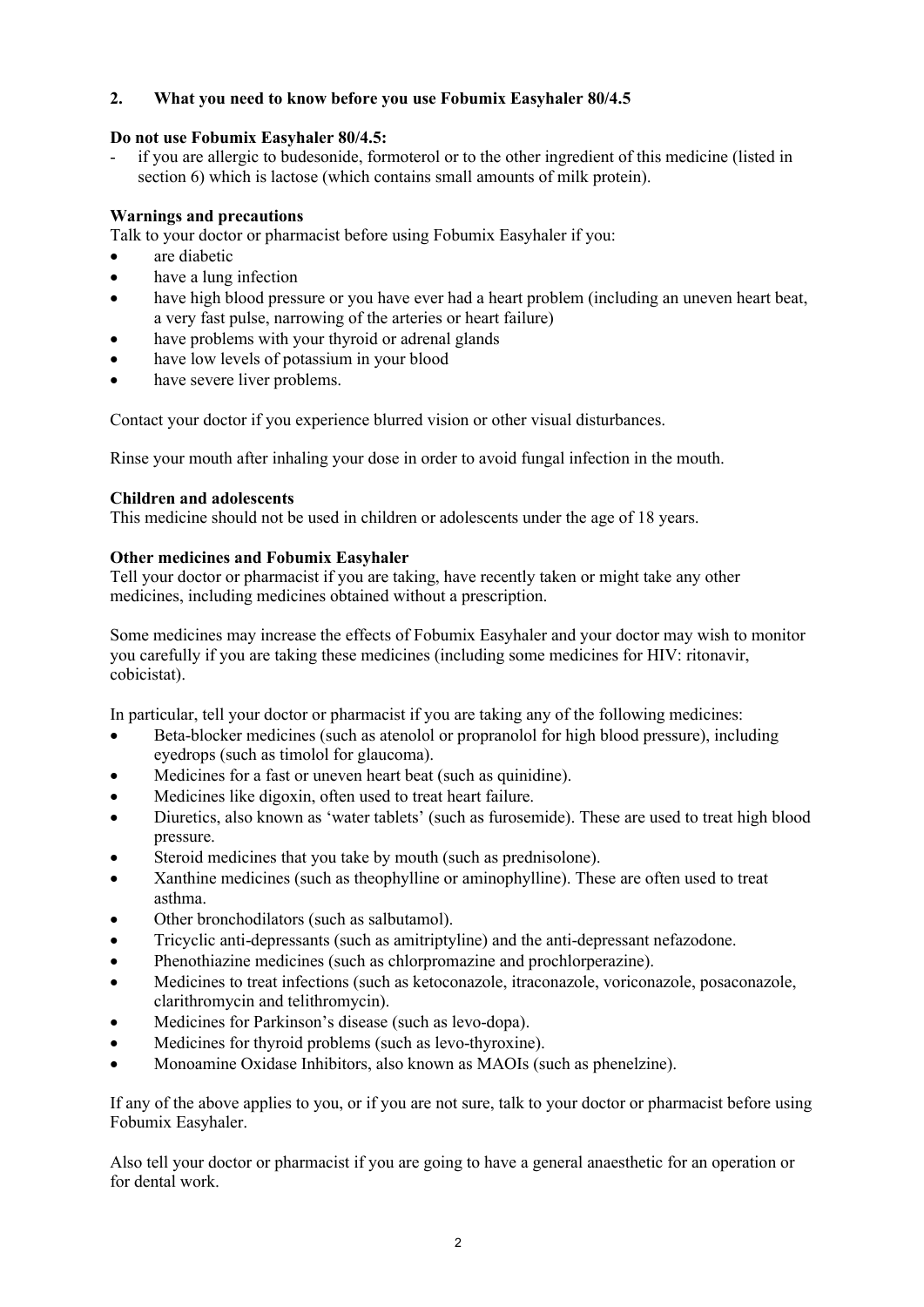## **Pregnancy and breast-feeding**

- If you are pregnant or breast-feeding, think you may be pregnant or are planning to have a baby, ask your doctor or pharmacist for advice before using this medicine.
- Do not use Fobumix Easyhaler unless your doctor tells you to.
- If you get pregnant while using Fobumix Easyhaler, do not stop using Fobumix Easyhaler but talk to your doctor immediately.

#### **Driving and using machines**

Fobumix Easyhaler has no or negligible effect on your ability to drive or to use tools or machines.

**Fobumix Easyhaler contains lactose** which is a type of sugar. If you have been told by your doctor that you have an intolerance to some sugars, talk to your doctor before using this medicine. The amount of lactose in this medicine does not normally cause problems in people who are lactose intolerant.

The excipient lactose contains small amounts of milk proteins, which may cause allergic reaction.

## **3. How to use Fobumix Easyhaler 80/4.5**

- Each delivered (inhaled) dose contains 80 micrograms of budesonide and 4.5 micrograms of formoterol fumarate dihydrate. This dose corresponds to that received from other budesonide/formoterol combination products which have a metered dose of 100 micrograms of budesonide and 6 micrograms of formoterol fumarate dihydrate but similar delivered doses to Fobumix Easyhaler.
- Always use this medicine exactly as your doctor has told you. Check with your doctor or pharmacist if you are not sure.
- It is important to use Fobumix Easyhaler every day, even if you have no asthma symptoms at the time.
- Your doctor will want to regularly check your asthma symptoms.

If you have been taking steroid tablets for your asthma , your doctor may reduce the number of tablets that you take, once you start to use Fobumix Easyhaler. If you have been taking oral steroid tablets for a long time, your doctor may want you to have blood tests from time to time. When reducing oral steroid tablets, you may feel generally unwell even though your chest symptoms may be improving. You might experience symptoms such as a stuffy or runny nose, weakness or joint or muscle pain and rash (eczema). If any of these symptoms bother you, or if symptoms such as headache, tiredness, nausea (feeling sick) or vomiting (being sick) occur, please contact your doctor immediately. You may need to take other medication if you develop allergic or arthritic symptoms. Speak to your doctor if you are concerned as to whether you should continue to use Fobumix Easyhaler.

Your doctor may consider adding steroid tablets to your usual treatment during periods of stress (for example, when you have a chest infection or before an operation).

#### **Important information about your asthma symptoms**

If you feel you are getting breathless or wheezy while using Fobumix Easyhaler, you should continue to use Fobumix Easyhaler but go to see your doctor as soon as possible, as you may need additional treatment.

Contact your doctor immediately if:

- your breathing is getting worse or you often wake up at night with asthma.
- your chest starts to feel tight in the morning or your chest tightness lasts longer than usual.

These signs could mean that your asthma is not being properly controlled and you may need different or additional treatment immediately.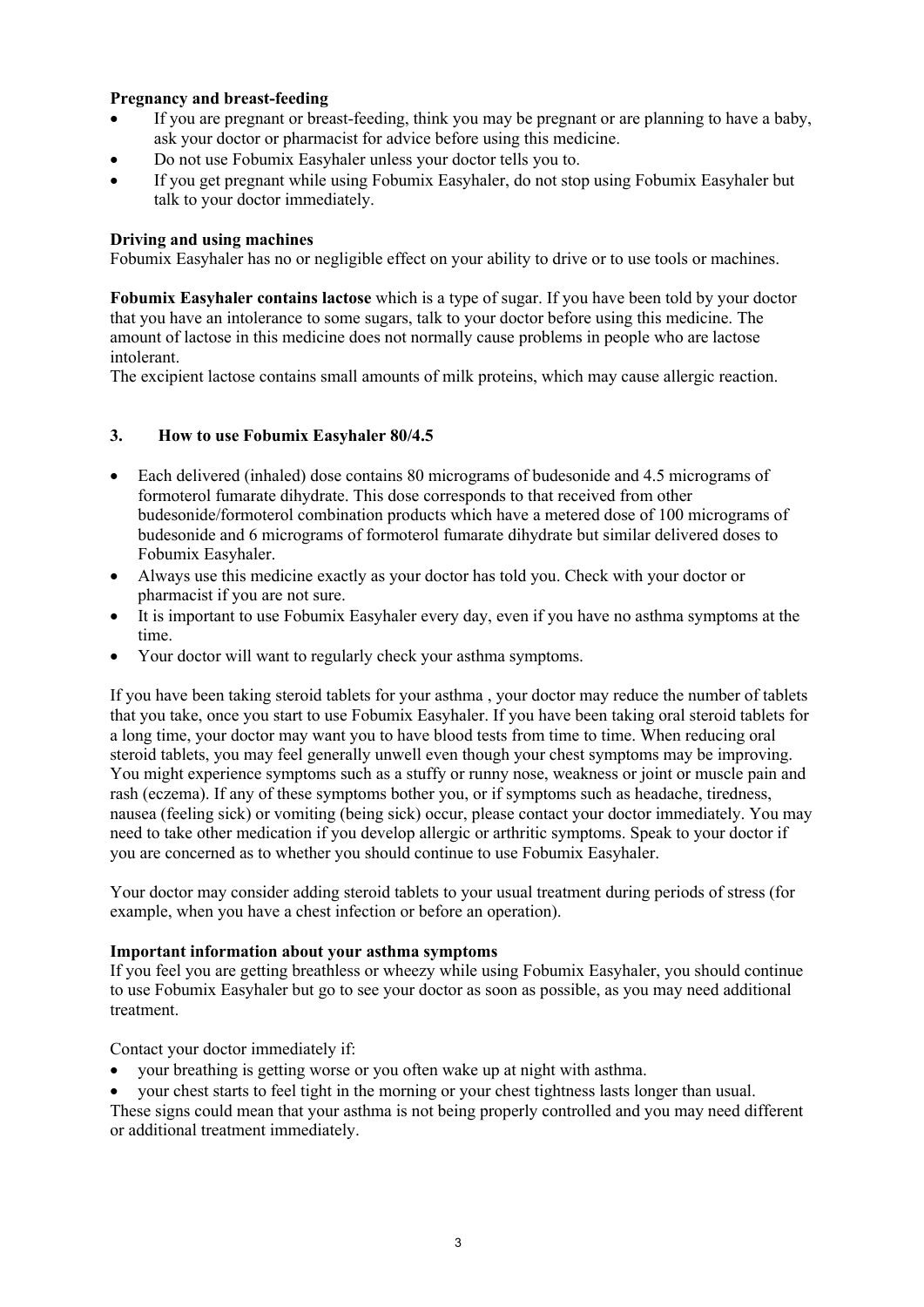## **ASTHMA**

Fobumix Easyhaler 80/4.5 can be prescribed for asthma in two different ways. The amount of Fobumix Easyhaler to use and when to use it depends on how it has been prescribed for you.

- a) If you have been prescribed Fobumix Easyhaler and a separate reliever inhaler, read the section called 'A) Using Fobumix Easyhaler and a separate reliever inhaler'.
- b) If you have been prescribed Fobumix Easyhaler as your only inhaler, read the section called 'B) Using Fobumix Easyhaler as your only asthma inhaler'.

#### **A) Using Fobumix Easyhaler and a separate reliever inhaler**

**Use your Fobumix Easyhaler every day.** This helps to prevent asthma symptoms from happening.

#### **Adults (18 years and above)**

- The usual dose is 1 or 2 inhalations, twice a day.
- Your doctor may increase this to 4 inhalations, twice a day.
- If your symptoms are well controlled, your doctor may ask you to take your medicine once a day.

Your doctor (or asthma nurse) will help you to manage your asthma. They will adjust the dose of this medicine to the lowest dose that controls your asthma. However, do not adjust the dose without talking to your doctor (or asthma nurse) first.

**Use your separate 'reliever inhaler' to treat asthma symptoms when they happen.** Always keep your 'reliever inhaler' with you to use when you need it. Do not use Fobumix Easyhaler to treat asthma symptoms - use your reliever inhaler.

#### **B) Using Fobumix Easyhaler as your only asthma inhaler**

Only use Fobumix Easyhaler in this way if your doctor has told you to.

**Use your Fobumix Easyhaler 80/4.5 every day.** This helps to prevent asthma symptoms from happening. You can take:

1 inhalation in the morning **and** 1 inhalation in the evening

**or**

• 2 inhalations in the morning

**or**

2 inhalations in the evening.

#### **Also use Fobumix Easyhaler 80/4.5 as a 'reliever inhaler' to treat asthma symptoms when they happen**.

- If you get asthma symptoms, take 1 inhalation and wait a few minutes.
- If you do not feel better, take another inhalation.
- Do not take more than 6 inhalations at a single time.

Always keep your Fobumix Easyhaler with you, so you can use it when you need it.

A total daily dose of more than 8 inhalations is not normally needed. However, your doctor may allow you to take up to 12 inhalations a day for a limited period.

If you regularly need to use 8 or more inhalations a day, make an appointment to see your doctor or nurse. They may need to change your treatment.

Do not use more than 12 inhalations in total in 24 hours.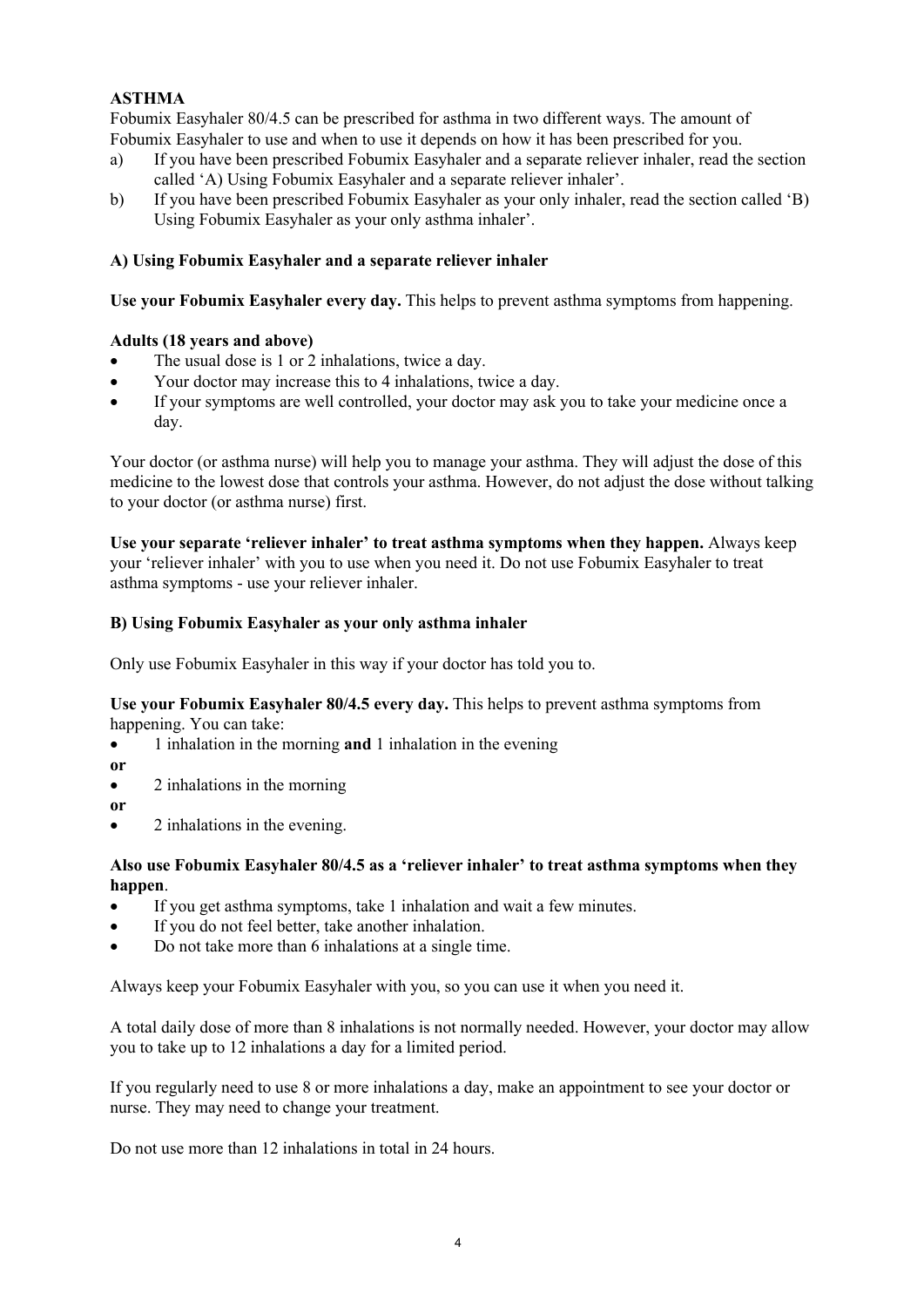If you are doing exercise and you get asthma symptoms, use Fobumix Easyhaler as described here. However, do not use Fobumix Easyhaler just before exercise to stop asthma symptoms from happening.

## **If you use more Fobumix Easyhaler than you should**

It is important that you take your dose as stated on the pharmacist's label or as advised by your doctor. You should not exceed your prescribed dose without seeking medical advice.

The most common symptoms that may occur after if you use more Fobumix Easyhaler 80/4.5 than you should are trembling, headache or a rapid heart beat.

## **If you forget to use Fobumix Easyhaler**

- If you forget to take a dose, take it as soon as you remember. However, if it is nearly time for your next dose, skip the missed dose.
- Do **not** take a double dose to make up for a forgotten dose.

If you have any further questions on the use of this product, ask your doctor or pharmacist.

#### **The instructions on how to use the inhaler are at the end of the leaflet.**

## **4. Possible side effects**

Like all medicines, this medicine can cause side effects, although not everybody gets them. **If either of the following happen to you, stop using Fobumix Easyhaler and talk to your doctor immediately:** 

- Swelling of your face, particularly around your mouth (tongue and/or throat and/or difficulty to swallow) or hives together with difficulties to breath (angioedema) and/or sudden feeling of faintness. This may mean that you are having an allergic reaction. This happens rarely, affecting less than 1 in 1,000 people.
- Sudden acute wheezing or shortness of breath immediately after using your inhaler. **If either of these symptoms occur, stop using your Fobumix Easyhaler inhaler straightaway and use your 'reliever' inhaler. Contact your doctor immediately as you may need to have your treatment changed.** This happens very rarely, affecting less than 1 in 10,000 people.

## **Other possible side effects:**

## **Common (may affect up to 1 in 10 people)**

- Palpitations (awareness of your heart beating), trembling or shaking. If these effects occur, they are usually mild and usually disappear as you continue to use Fobumix Easyhaler.
- Thrush (a fungal infection) in the mouth. This is less likely if you rinse your mouth out with water after using your Fobumix Easyhaler.
- Mild sore throat, coughing and a hoarse voice.
- Headache.

## **Uncommon (may affect up to 1 in 100 people)**

- Feeling restless, nervous or agitated.
- Disturbed sleep.
- Feeling dizzy.
- Nausea (feeling sick).
- Fast heart beat.
- Bruising of the skin.
- Muscle cramps.
- Blurred vision.

#### **Rare (may affect up to 1 in 1,000 people)**

Rash, itching.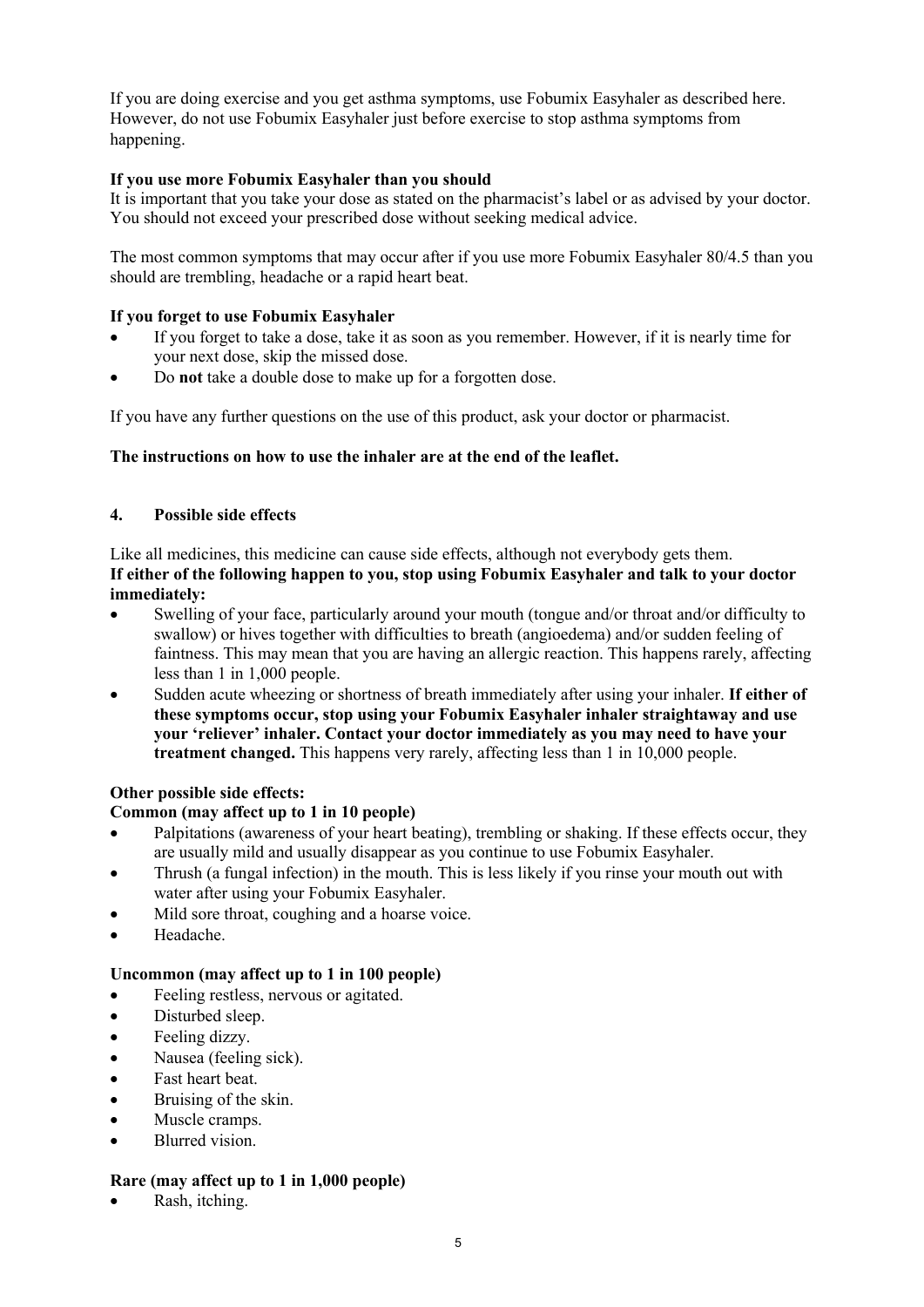- Bronchospasm (tightening of the muscles in the airways which causes wheezing). If the wheezing comes on suddenly after using Fobumix Easyhaler stop using Fobumix Easyhaler and talk to your doctor immediately.
- Low levels of potassium in your blood.
- Uneven heart beat.

## **Very rare (may affect up to 1 in 10,000 people)**

- Depression.
- Changes in behaviour, especially in children.
- Chest pain or tightness in the chest (angina pectoris).
- An increase in the amount of sugar (glucose) in your blood.
- Taste changes, such as an unpleasant taste in the mouth.
- Changes in your blood pressure.

Inhaled corticosteroids can affect the normal production of steroid hormones in your body, particularly if you use high doses for a long time. The effects include:

- changes in bone mineral density (thinning of the bones)
- cataract (clouding of the lens in the eye)
- glaucoma (increased pressure in the eye)
- a slowing of the rate of growth of children and adolescents
- an effect on the adrenal gland (a small gland next to the kidney).

These effects are much less likely to happen with inhaled corticosteroids than with corticosteroid tablets.

#### **Reporting of side effects**

If you get any side effects, talk to your doctor or pharmacist. This includes any possible side effects not listed in this leaflet. You can also report side effects directly via the Yellow Card Scheme, [www.mhra.gov.uk/yellowcard](http://www.mhra.gov.uk/yellowcard) or search for MHRA Yellow Card in the Google Play or Apple App Store. By reporting side effects, you can help provide more information on the safety of this medicine.

## **5. How to store Fobumix Easyhaler 80/4.5**

- Keep this medicine out of the sight and reach of children.
- Do not use this medicine after the expiry date that is stated on the carton, foil bag and label of your inhaler after EXP. The expiry date refers to the last day of that month.
- After opening the foil bag do not store above  $25^{\circ}$ C and store protected from moisture. It is recommended to keep the Easyhaler in its protective cover.
- If your Fobumix Easyhaler gets damp you need to replace it with a new one.
- Replace Fobumix Easyhaler 4 months after you opened the foil bag. Write down the date you opened the bag to help you remember.
- Do not throw away any medicines via wastewater or household waste. Ask your pharmacist how to throw away medicines you no longer use. These measures will help to protect the environment.

## **6. Contents of the pack and other information**

## **What Fobumix Easyhaler 80/4.5 contains**

- The active substances are budesonide and formoterol fumarate dihydrate. Each inhaled dose contains 80 micrograms of budesonide and 4.5 micrograms of formoterol fumarate dihydrate.
- The other ingredient is lactose monohydrate (which contains milk proteins).

## **What Fobumix Easyhaler 80/4.5 looks like and contents of the pack**

Fobumix Easyhaler 80/4.5 is an inhaler containing your medicine. The inhalation powder is white to yellowish in colour. Each inhaler contains 60 or 120 doses and has a white body with red upper part.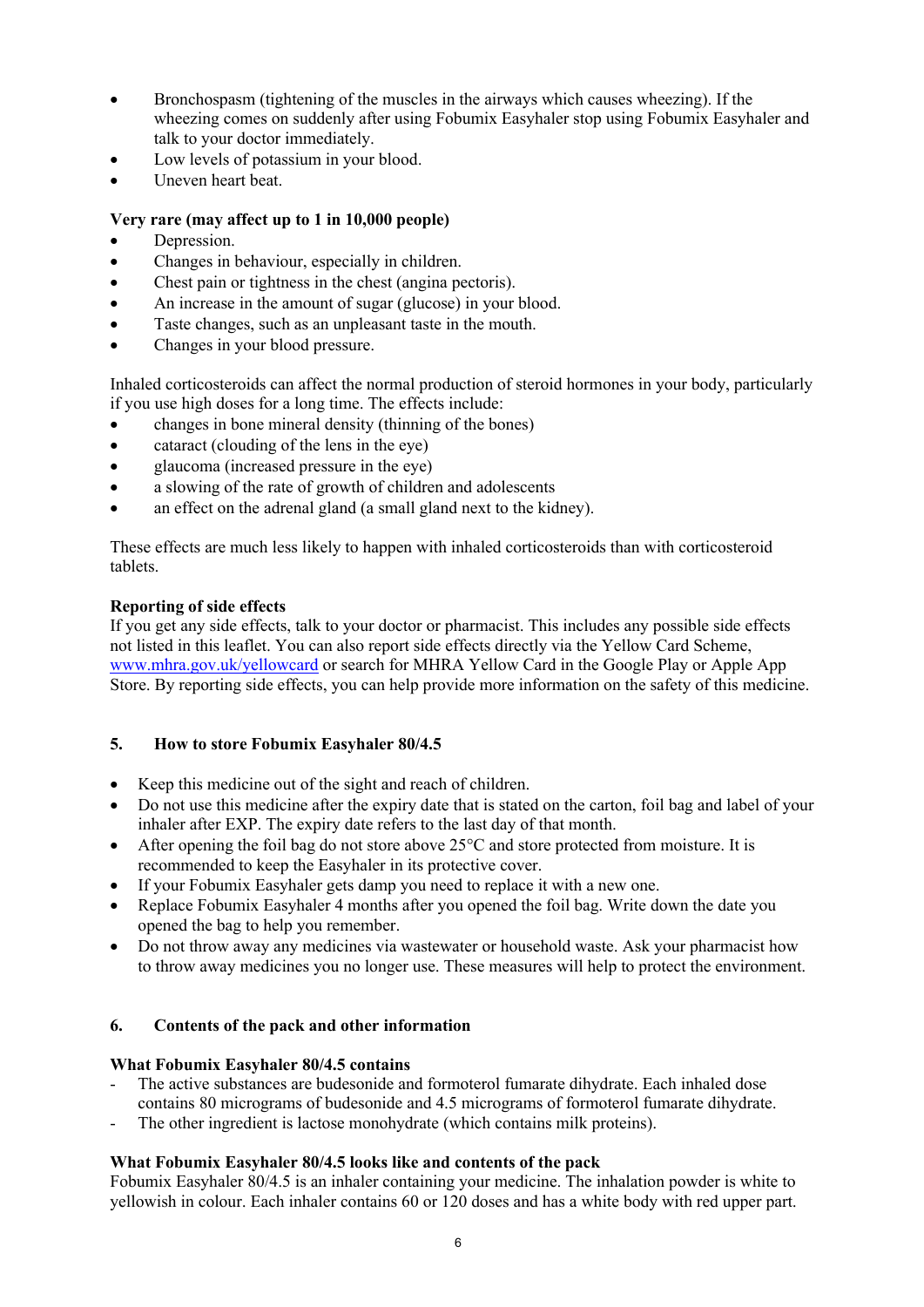Fobumix Easyhaler 80/4.5 is available in packs of 1 or 3 inhaler(s). Not all pack sizes may be marketed. Your pack may contain a protective cover. If you need a protective cover, please contact the Marketing Authorisation Holder (details given below).

#### **Marketing Authorisation Holder**

Orion Corporation Orionintie 1 FI-02200 Espoo Finland

#### **Manufacturer**

Orion Corporation Orion Pharma Orionintie 1 FI-02200 Espoo Finland

For any information about this medicine, please contact the local representative of the Marketing Authorisation Holder:

Orion Pharma (UK) Limited, Abbey Gardens, 4 Abbey Street, Reading, RG1 3BA, United Kingdom

## **This leaflet was last revised in November 2021**

Detailed and updated information on how to use this product is available by scanning this QR code (included also on the outer carton and inhaler label) with a smartphone. The same information is also available on the following URL: [www.oeh.fi/bfgb](http://www.oeh.fi/bfgb)

QR code to [www.oeh.fi/bfgb](http://www.oeh.fi/bfgb)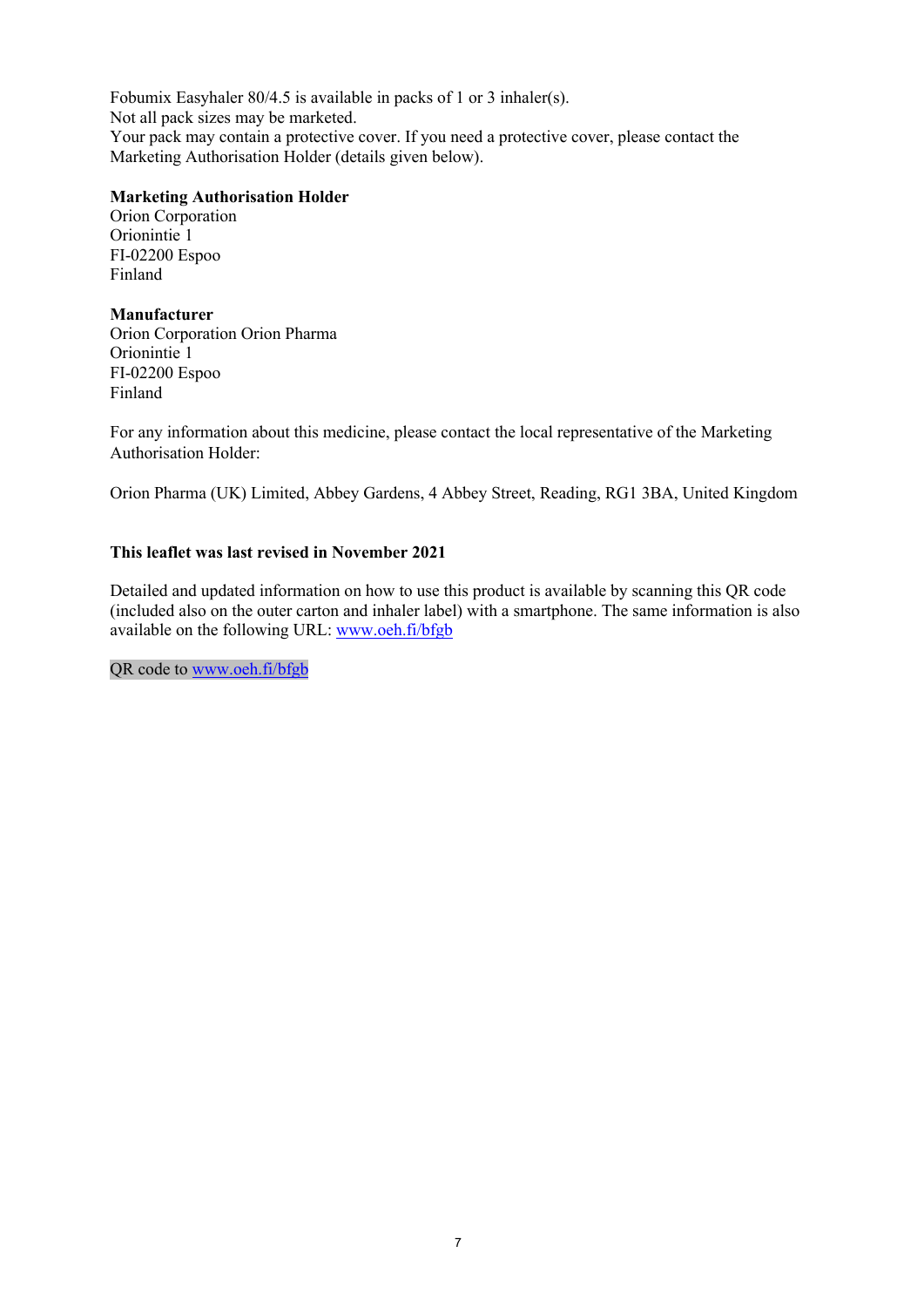## **How to use the Easyhaler inhaler**

#### **About your Easyhaler**

Fobumix Easyhaler may be different to inhalers you have used in the past. Therefore it is very important that you use it properly as using incorrectly can lead to you not receiving the right amount of medicine. This could make you very unwell or could lead to your asthma not being treated as it should.

Your doctor, nurse or pharmacist will show you how to use your inhaler properly. Make sure you understand the correct way to use the inhaler. If you are unsure contact your doctor, nurse or pharmacist. As with all inhalers, caregivers should ensure that children prescribed Fobumix Easyhaler use correct inhalation technique, as described below. You can also use the instruction video at www.oeh.fi/bfgb

#### **When you first get your Easyhaler**



## **HOW TO USE CORRECTLY**

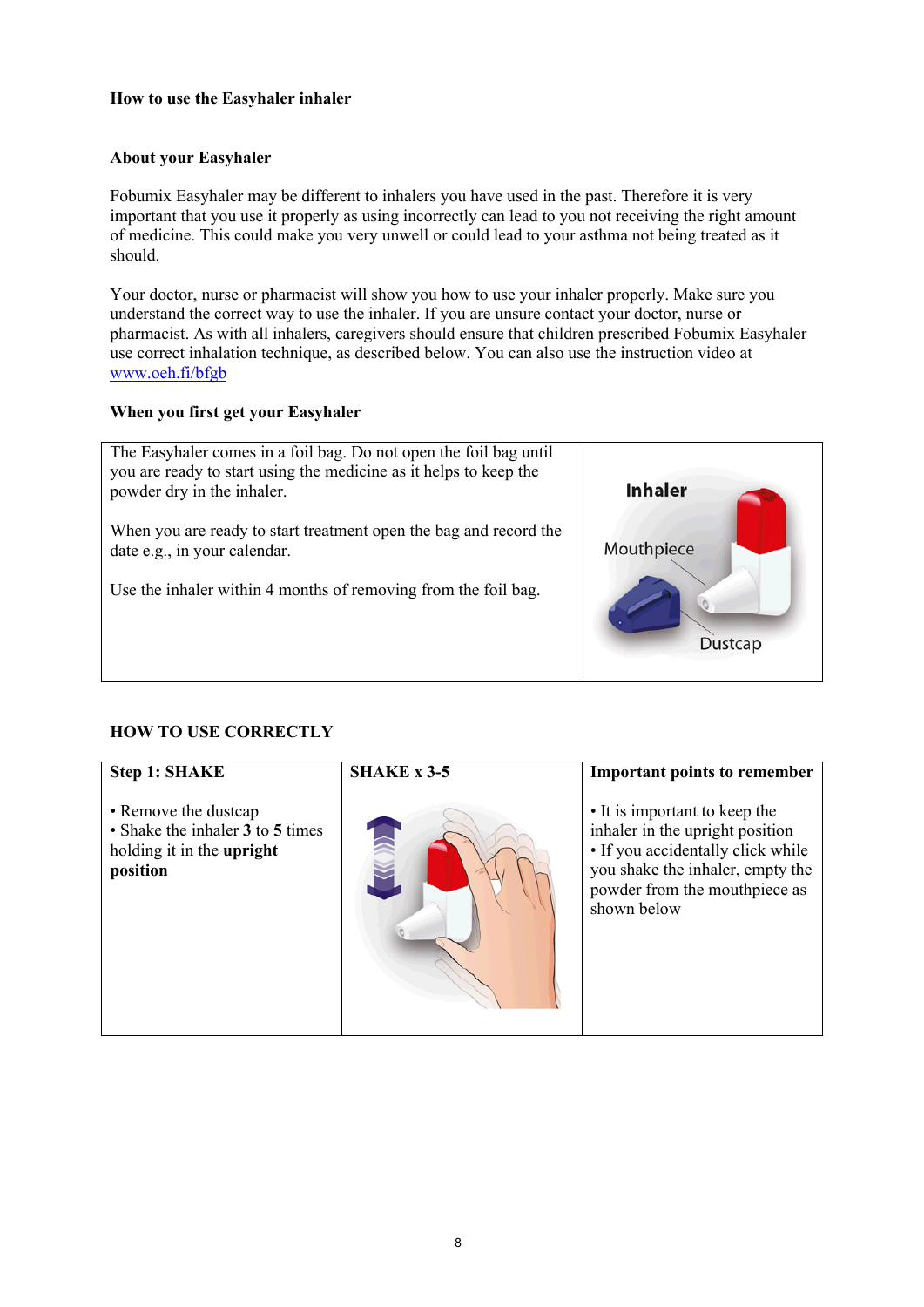| Step 2: CLICK                                                                                                                                                                                                 | <b>CLICK x 1</b> | <b>Important points to remember</b>                                                                                                                                                                                                                                                                                                                                                                                                 |
|---------------------------------------------------------------------------------------------------------------------------------------------------------------------------------------------------------------|------------------|-------------------------------------------------------------------------------------------------------------------------------------------------------------------------------------------------------------------------------------------------------------------------------------------------------------------------------------------------------------------------------------------------------------------------------------|
| • Keep holding the inhaler<br>upright between your forefinger<br>and thumb<br>• Press down until you hear a<br>click, and let the inhaler click<br>back again. This releases a dose<br>• Only click down once |                  | • The inhaler will not click if the<br>dustcap is still on<br>• Only click down once<br>• If you accidentally click more<br>than once, empty the powder<br>from the mouthpiece, see below<br>• Click to release dose before<br>you inhale, not at the same time<br>• Keep the inhaler upright<br>when you click it and when you<br>inhale the dose. If you tip it, the<br>powder could fall out before<br>you are able to inhale it |

| <b>Step 3: INHALE</b>                                                                                                                                                                                                                                                                                    | <b>INHALE</b> | <b>Important points to remember</b>                                                                                                                                                                                                                                                                                                                                                 |
|----------------------------------------------------------------------------------------------------------------------------------------------------------------------------------------------------------------------------------------------------------------------------------------------------------|---------------|-------------------------------------------------------------------------------------------------------------------------------------------------------------------------------------------------------------------------------------------------------------------------------------------------------------------------------------------------------------------------------------|
| • Keep holding the inhaler<br>upright<br>• Breathe out normally<br>• Place the mouthpiece in your<br>mouth between your teeth and<br>close your lips tightly around<br>the mouthpiece<br>• Take a strong and deep breath<br>1n<br>• Take the inhaler out of your<br>mouth, then breathe out<br>normally. |               | • Make sure the whole<br>mouthpiece is well inside your<br>mouth, so that the medication<br>gets into your lungs<br>• Make sure your lips make a<br>good seal around the<br>mouthpiece<br>• Do not breather out into the<br>inhaler. This is important: it<br>could clog up the inhaler. If you<br>breathed out into the inhaler,<br>empty the powder from<br>mouthpiece, see below |

# **If you need to take another inhalation, please repeat the steps 1-3 Shake-Click-Inhale.**

## **After you have used the inhaler:**

- Put the dust cap back on the mouthpiece. It stops the inhaler going off by accident.
- After you have taken the dose, rinse your mouth with water, and spit it out.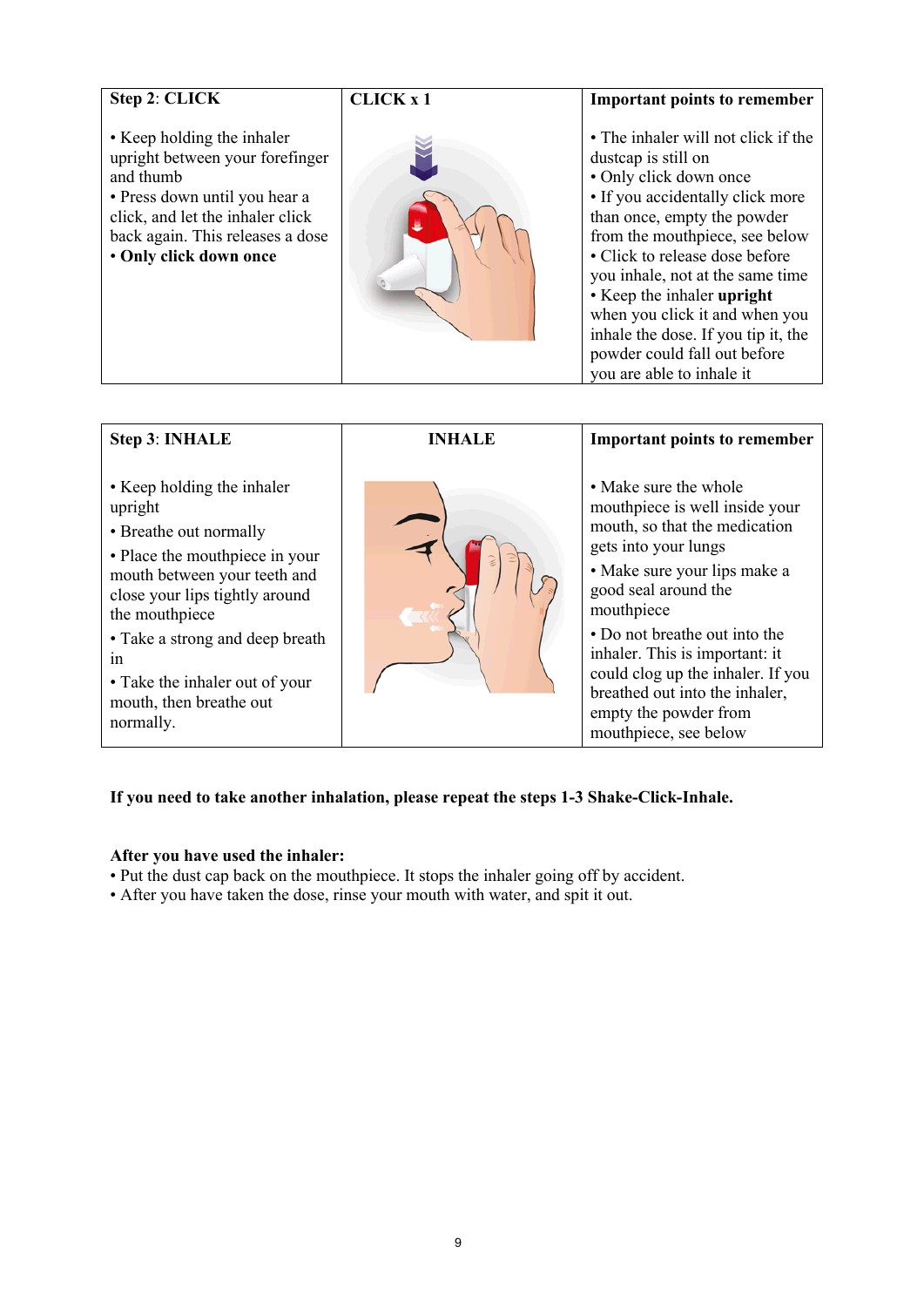

# **Cleaning the Easyhaler**

Keep your inhaler dry and clean. If necessary you may wipe the mouthpiece of your inhaler with a dry cloth or tissue. Do not use water: the powder in the Easyhaler is sensitive to moisture.



# **When to switch to a new Easyhaler**

The dose counter shows the number of remaining doses. The counter turns after every 5th click. When the dose counter starts turning red, there are 20 doses left.

If you do not already have a new Easyhaler, contact your doctor for a new prescription. When the counter reaches 0 (zero), you need to replace the Easyhaler.

If you use the protective cover, you can keep it and insert your new inhaler into it.